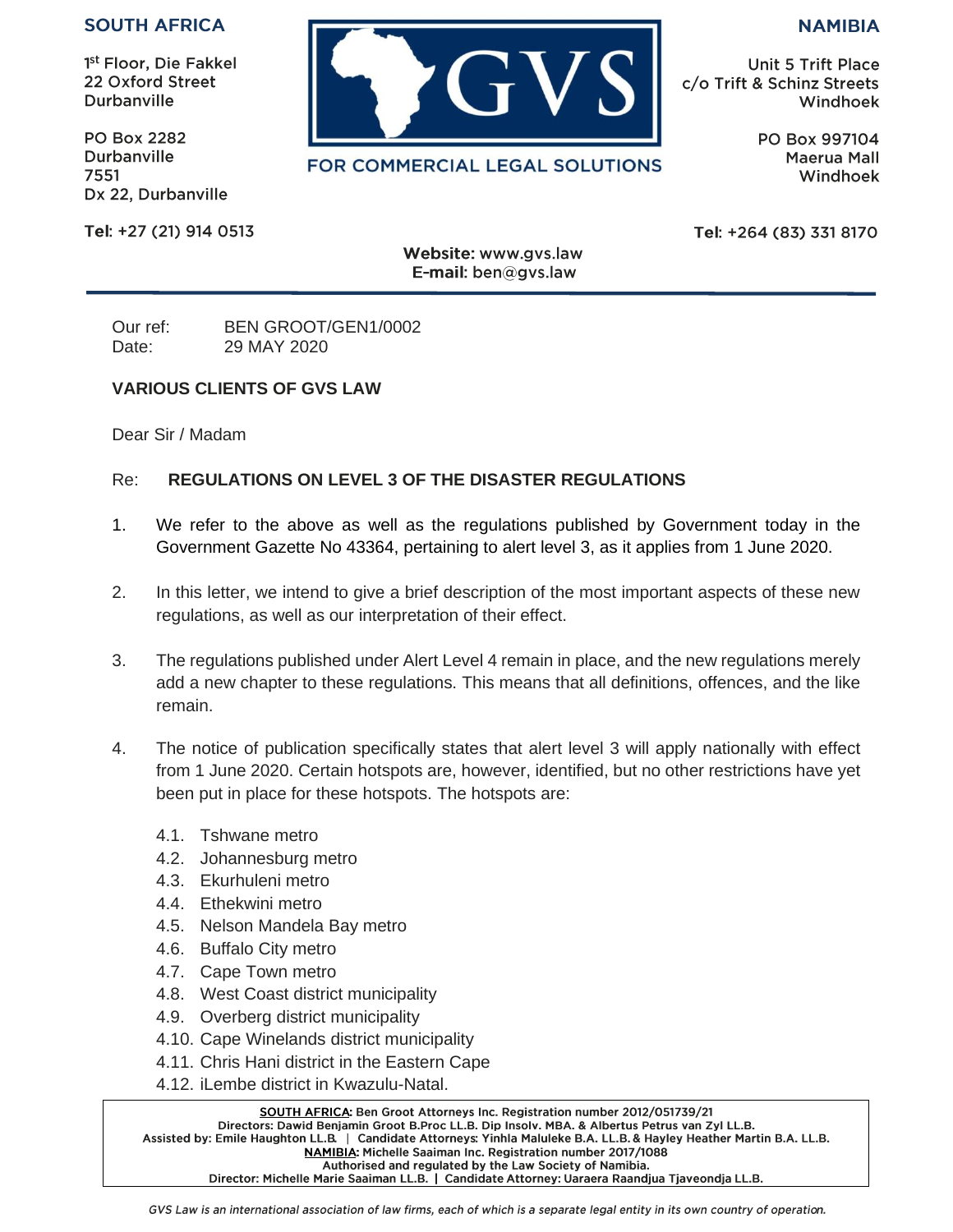- 5. The following general measures remain in place to combat the spread of COVID-19, as set out in regulation 5:
	- 5.1. Any person in a public place (which is not defined, but is defined in the case law as a place to which the public has access) is required to wear a cloth mask or similar item which covers the nose and mouth. No person will be allowed to enter any public place, building, premises or public transport if they are not wearing such a face covering. Furthermore, employers are to provide employees who will come into contact with members of the public as part of their duties, with the appropriate cloth mask.
	- 5.2. Every business premises (curiously, the regulations still state that a business premises shall do the following, which is of course impossible. It is presumed that it ought to refer to the person in control of a business premises) shall determine the maximum number of people that can be accommodated in that premises, by allowing  $1.5m<sup>2</sup>$  per person. Furthermore, these businesses must provide adequate queueing space, so that 1,5m per person is allowed, whether the persons are queueing inside or outside the premises. Furthermore, hand sanitizer must be provided at the entrance to all employees and customers. An employee must also be designated in writing to act as compliance officer to ensure adherence to the aforegoing.
	- 5.3. Employers must adopt measure to promote physical distancing, which includes working from home as far as possible, reducing the need to physical meetings, with special provisions having to be made for employees who are more at risk, i.e. those with known medical conditions and employees above 60 years of age.
	- 5.4. There are measures dealing with testing, isolation, contact tracing, deployment of the armed forces, provisions of shelters, procurement and the provision of resources, which will not be discussed at all in this letter, as it is not relevant for the present purposes.
- 6. The regulations now also define a "hotspot" as being a "geographical area or cluster of geographical areas", and provide that the Minister of Co-operative Government and Traditional Affairs may designate the alert level that will apply nationally, in a province, metro, district or hotspot. The national alert level applies in all provinces, metro's and district, unless otherwise provided.
- 7. The regulations provide that the Minister of Health may identify a hotspot, after consulting with the Provincial MEC for Health, after taking into consideration various factors, being:
	- 7.1. The number of active cases per 100 000 population;
	- 7.2. The rate of increase of active cases;
	- 7.3. The availability of hospital beds and related resources; and
	- 7.4. Any other factor relevant for the containment of COVID-19.
- 8. Once a hotspot has been identified, the Minister of Co-operative Government and Traditional Affairs may designate the alert level that will apply to that hotspot, as well as any other restrictions that may apply. Therefore, one hotspot may be moved to alert level 5, whilst another may be moved to alert level 4. At this stage, all hotspots will move to alert level 3 on Monday 1 June 2020.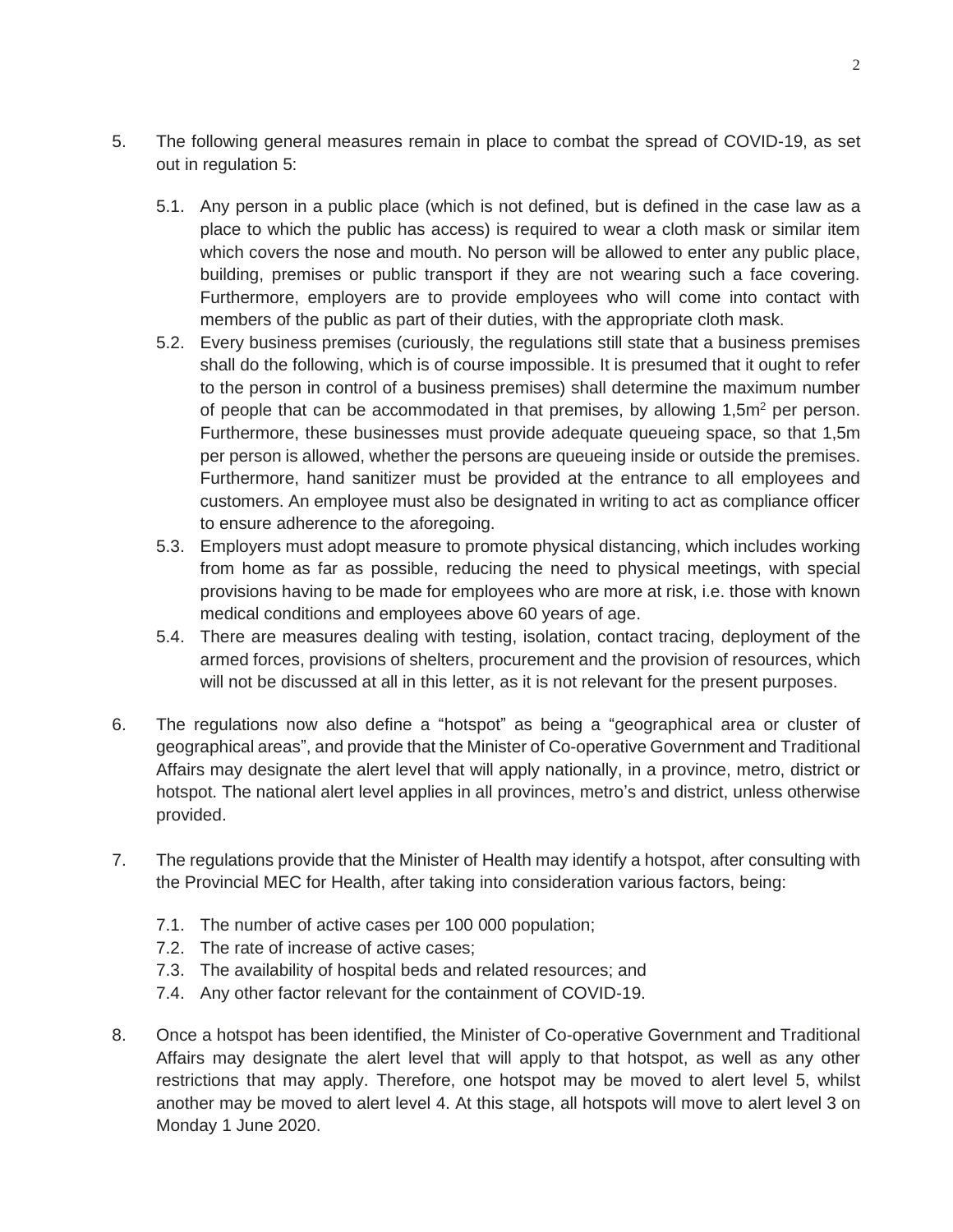- 9. It is important to note that the published regulations only refer to alert level 3. We therefore do not yet know what will be allowed or disallowed should lower levels be allowed. Further regulations will have to be published to cater for these levels.
- 10. With regard to the movement of persons, the regulations decree that persons may leave their residences to:
	- 10.1. Perform any permitted service as allowed;
	- 10.2. Go to work;
	- 10.3. Buy permitted goods or obtain permitted services;
	- 10.4. Move children as allowed;
	- 10.5. Exercise between 6h00 and 18h00, provided that it is not done in any organised groups, and that the applicable health protocols and social distancing measures are adhered to. The previous limitations pertaining to time and distance therefore does not apply under level 3. If an area moves to level 4, however, those limitations will again apply to that area;
	- 10.6. Attend a place of worship. For such attendance, movement across metro's and districts will be allowed, but not across provinces;
	- 10.7. Attend a school, once the schools have opened.
- 11. Movement between provinces is still largely prohibited, although certain exceptions are allowed, such as attendance at funerals, or to perform essential services. Importantly, any person who was to care for an immediate family member may now also move between provinces.
- 12. The regulations pertaining to movement of children between parents, attendance at funerals, remain virtually the same.
- 13. The prohibition against residential evictions is again extended. Therefore, there is still no prohibition against commercial evictions. Orders for eviction for land or residences may still be granted, but execution is to be stayed until the last day of level 3.
- 14. The gathering of people at the following places is now permitted:
	- 14.1. Faith-based institutions, but limited to no more than 50 people. It may be less, depending on the size of the premises;
	- 14.2. Funerals, also limited to 50 people;
	- 14.3. Workplaces for work;
	- 14.4. Agricultural auctions; and
	- 14.5. Professional non-contact sport matches, provided that only the players, match officials, journalists, medical and television crews are there.
- 15. The last-mentioned regulation means that certain sport matches may now proceed, provided that it is for professionals only, and for non-contact sports. As an example, a professional tennis match may now proceed, but not a professional rugby match. Also, an amateur club tennis match remains prohibited.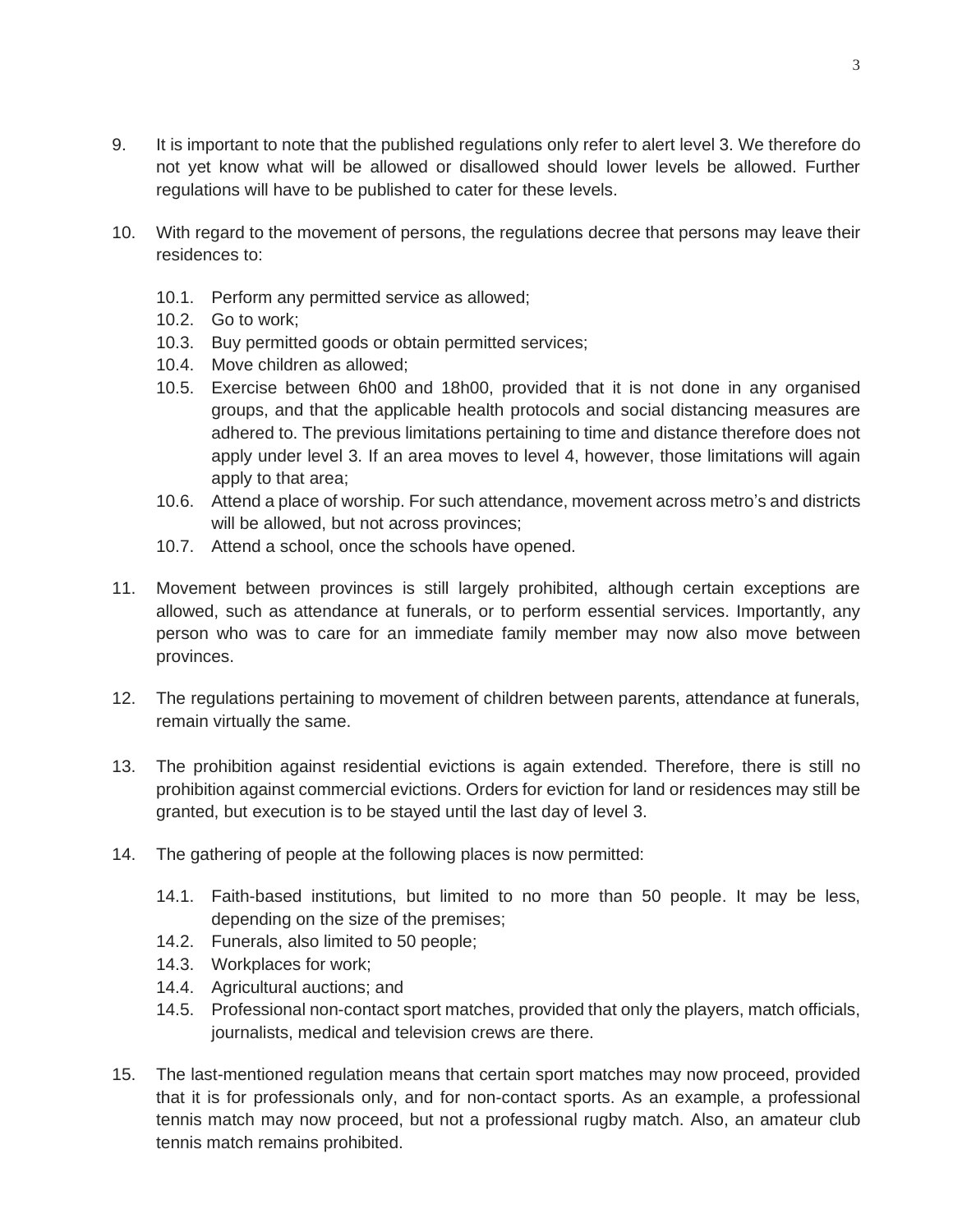- 16. With regard to places of worship, as stated above, these gatherings are now allowed, subject to a maximum of 50 people at any time. The minister has simultaneously also published guidelines pertaining to these gatherings. These guidelines include the following:
	- 16.1. Services should be convened through online platforms where possible.
	- 16.2. A religious service may not extend for more than 2 hours, and must at least have a 30-minute interval between services.
	- 16.3. The religious leader must ensure that all people entering the place are wearing cloth masks, develop a plan to ensure that the regulations are adhered to, as well as a protocol to ensure that no more than 50 persons enter the place of worship.
	- 16.4. Persons entering the premises must be screened for symptoms, namely fever, cough, sore throat or breathing problems. They must also be asked whether they are suffering from any of a number of ailments, such as body aches, nausea, fatigue or the like.
	- 16.5. Social distancing must be adhered to, i.e. 1.5m between persons.
	- 16.6. Singing is limited to solo performances or pre-recorded performances.
	- 16.7. If the religious activity (such as preaching) cannot be performed with a face mask, the distance between persons must be increased to 2.5m. Congregants are to wear their face masks for the duration of the service.
	- 16.8. Hand sanitizer must be available, and the place of worship must be cleaned before and after religious activities.
- 17. The national borders remain closed, except for permitted import and export, repatriation of citizens and emergency medical treatment. The return of people working or studying abroad is now allowed.
- 18. Many places that are normally open to the public remain closed. These include sporting and recreational venues, public parks, public swimming pools, beaches, and game reserves. Sports grounds and fields may only be open for training by professional athletes and professional non-contact sport matches as set out above.
- 19. The sale of tobacco and vaping products remain prohibited.
- 20. Liquor sales will now be allowed, subject to the following:
	- 20.1. Sale of liquor at on- and off-consumption premises and through e-commerce is allowed between Monday to Thursday from 9h00 – 17h00. This means that restaurants offering take-aways and deliveries may now sell alcohol together with those meals.
	- 20.2. Alcohol may not be consumed at the place of purchase.
	- 20.3. Liquor may be transported to licensed premises from today, 29 May 2020.
	- 20.4. Liquor may not be sold from Friday to Sunday.
- 21. All businesses may now operate, unless specifically prohibited. For those businesses that are operational, the directions pertaining to health and safety, social distancing and the like apply.